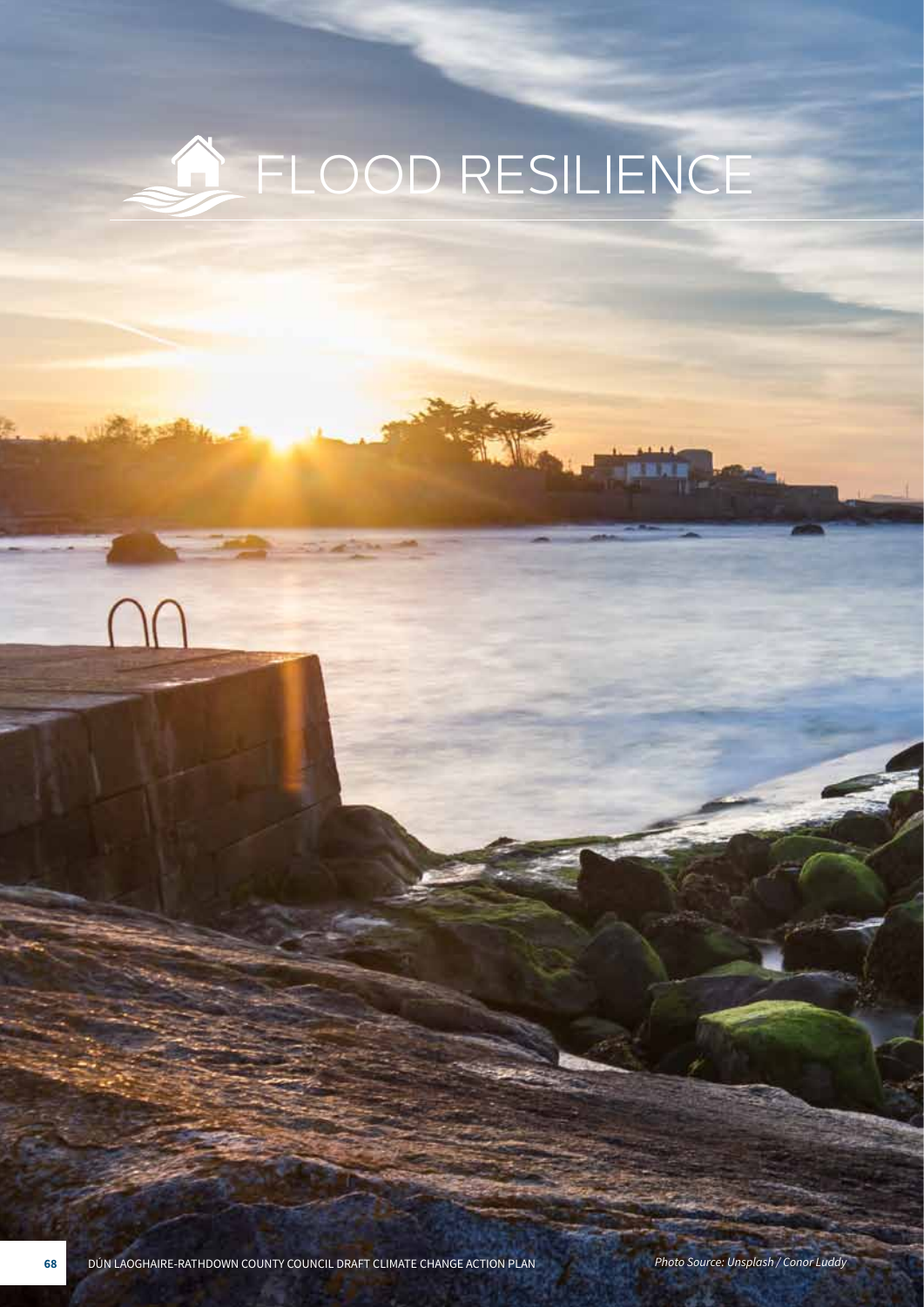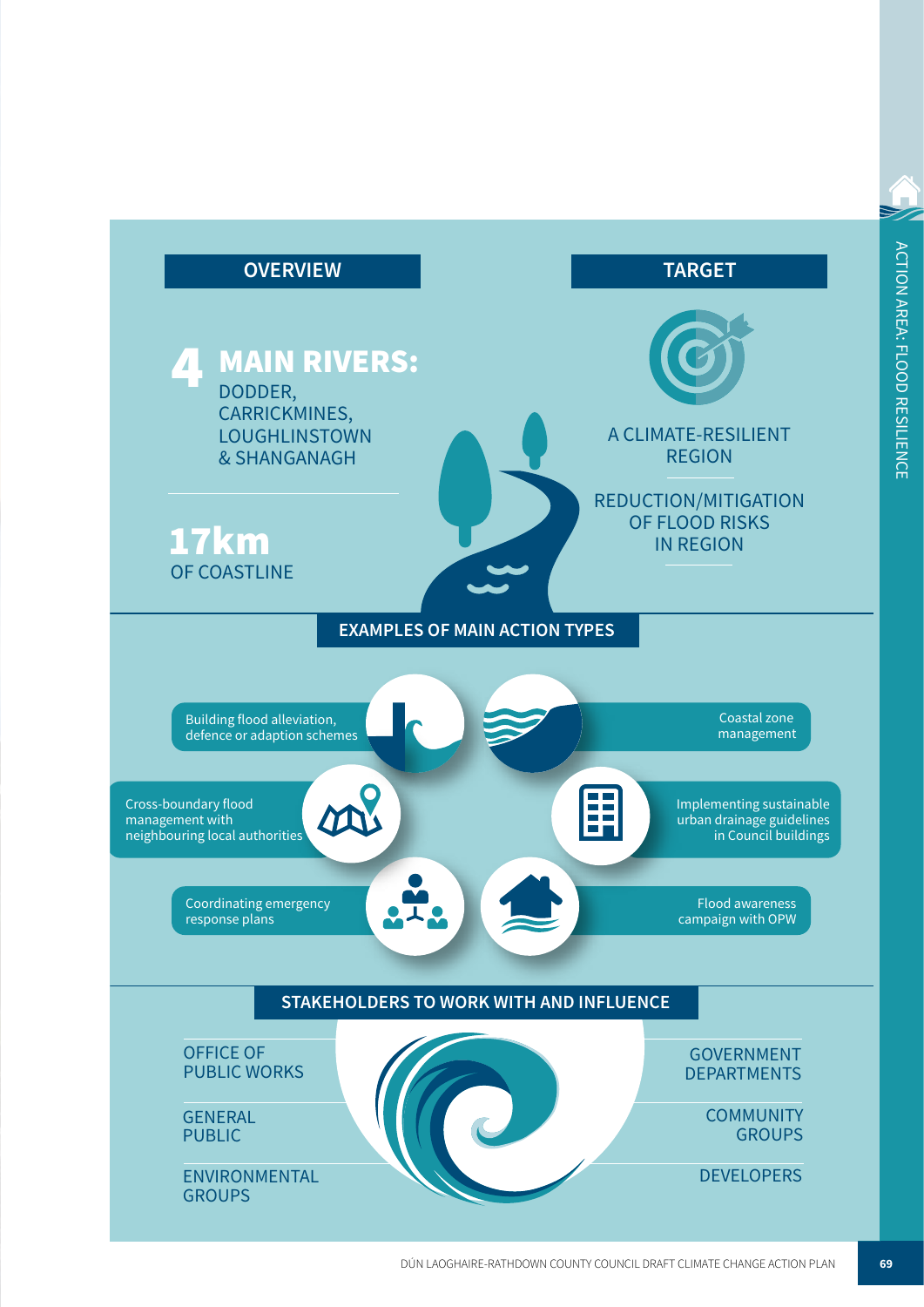**One of the effects of Climate Change that can be anticipated, and a key**<br>Climate Change adaptation issue **Climate Change adaptation issue, is the management of rainfall runoff and the maintenance of quality standards as the global temperature increases and rainfall patterns change. Flood risk needs to be considered at all stages of the land use planning process and managed in an environmentally sensitive way. The Government publication 'Flood Risk Management Guidelines', (2009), intends to ensure a more rigorous and systematic approach to integrating flood risk management in the preparation of Development Plans, Local Area Plans and in the determination of individual planning applications.** 

- County Development Plan 2016-2022

In partnership with the Office of Public Works (OPW) and neighbouring local authorities, DLRCC is working to adapt the areas that are vulnerable to flooding, now and in the future. DLRCC is building flood defences that take into consideration current and future risks; DLRCC is looking at measures that include nature and have multiple benefits beyond flood defence, such as providing new spaces for recreation and habitats for birds and animals.

Flooding is a key climate change risk facing the Dublin Region. Climate change increases the frequency and duration of heavy rainfall events and storm surges, which increase the risk of pluvial, fluvial and tidal flooding in vulnerable areas of the County. Extreme rainfall and weather events can also place additional pressure on the urban drainage network, which can result in flooding. DLRCC is actively working with the OPW to implement projects and programmes that align with the EU Floods Directive and Water Framework Directive, which call for member states to undertake strategic flood risk assessments and to employ nature-based solutions such as integrated wetlands, green infrastructure, and Sustainable urban Drainage Systems (SuDS) to be used for adaptation and mitigation responses to achieve flood resilience.

#### **FLOOD RISK MANAGEMENT**

**The Council will ensure the implementation of the DoEHLG/OPW Guidelines 'The**  i**Planning System and Flood Risk Management' (2009) and DoECLG Circular Pl2/2014 (or any updated/superseded document) in relation to flood risk management within the County.**  - County Development Plan 2016-2022

DLRCC is working to adapt areas that are at risk of flooding by using comprehensive flood risk mapping. DLRCC works interdepartmentally to ensure that all solutions are assessed for options that could increase the capacity for biodiversity and recreation.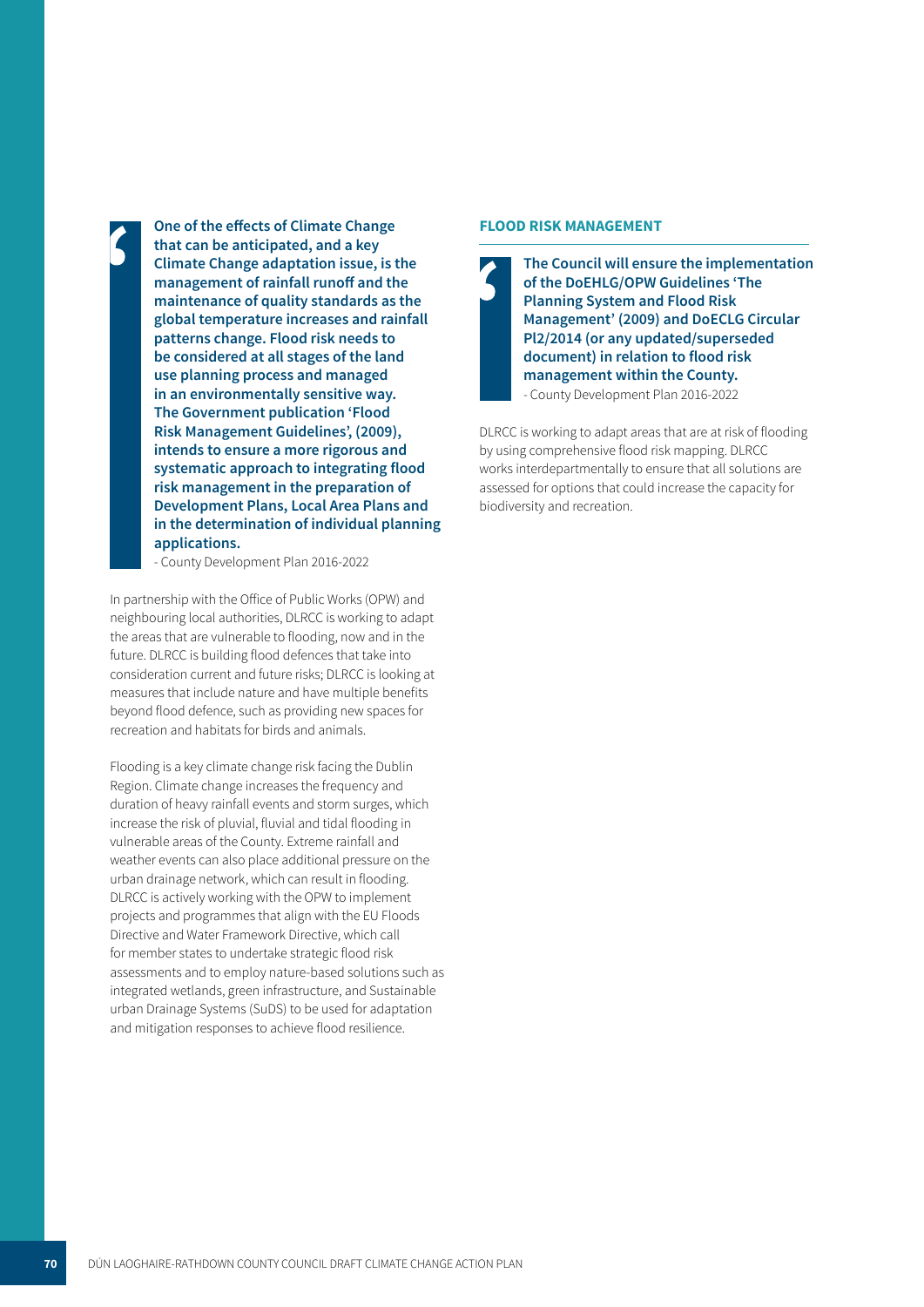#### **FLOOD DEFENCE**

DLRCC will prioritise nature-based flood defences where possible. However, there are certain areas of the County that are not suited to soft solutions, such as parts of the Loughlinstown River. Therefore, DLRCC is building physical flood defences that take into consideration current and future risks.

**CASE STUDY CASE STUDY**

**Kilbogget Park Flood Alleviation**  Recognising the risk of fluvial flooding for the Seafield/Bayview area of Loughlinstown, DLRCC is planning to implement a flood alleviation measure in the Deansgrange Stream in Kilbogget Park.

The approach taken by DLRCC will involve a combined green and grey solution, due to an existing culvert in the park. Given the number of homes at risk downstream, DLRCC has designed a means to regulate the flow of water during heavy rainfall events, and plans to construct a large screen in the park with a flow control structure. There will also be a sea viewing platform for birdwatchers.

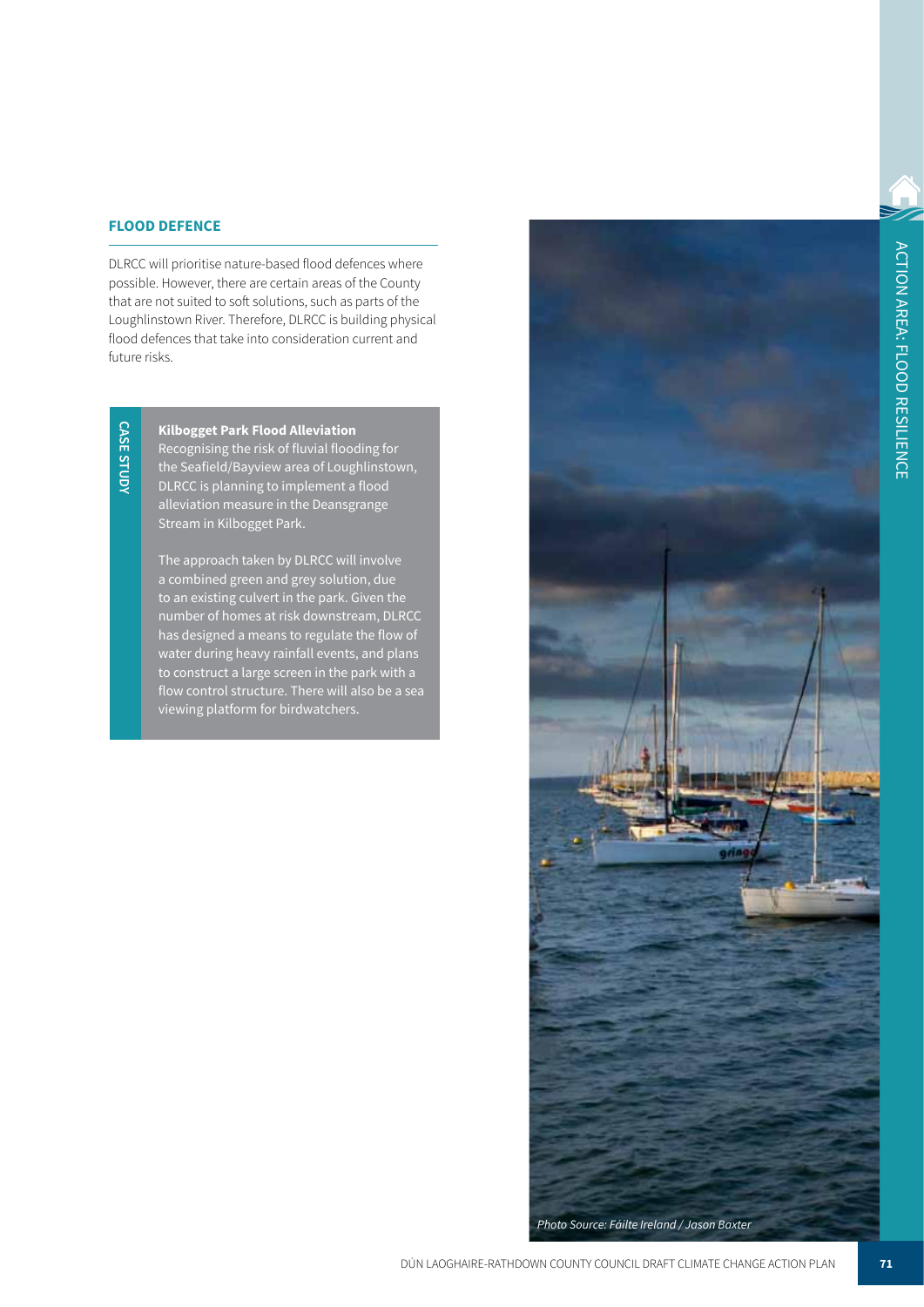

**NO ACTION TIMEFRAME LEAD(S) INDICATORS TARGET(S) IMPACTED ACTIONS CURRENTLY BUDGETED FLOOD RISK MANAGEMENT 1** | Implement flood risk management guidelines 2019 onwards | Multidepartmental # of projects following guidelines **2** Coordinate Emergency Response Plans incorporating climate change 2020 | Drainage, lead agencies, AGS, HSE Quarterly meetings with neighbouring local authorities **3** Implement Coastal Zone Management Plan 2019 **Parks** Coastline maintained, improvement in habitats **4** Implement coastal monitoring programme, map of vulnerable areas 2020 **Parks** Map produced **5** Develop and implement a biosphere work programme within the County Ongoing | Parks | Work programme developed and implemented **6** Develop a climate change impact GIS risk map with scenarios for the Dublin Region 2020 Climate Ireland, Environment and Climate Change, multidepartmental GIS map developed **7** Develop template to capture impacts, response and costs for all major climate events 2019 Environment and Climate Change Template developed and issued **8** Risk workshops to assess impacts on Council services 2019 | All departments | Risks identified **9** Establish a Working Group to deal with the Issue of Pluvial Flood Risk. This shall include: • How to manage "urban creep" and the increase in impermeable surfaces • Promotion of SuDS early in design process • Development of pluvial flood forecasting through use of point rainfall forecasting • Interim use of DCC "FLAG" meetings as a model for DLAs in relation to pluvial flood forecasting and response 2019 Multidepartmental Working group established 10 | Update DLA urban drainage and flooding policies for current knowledge of flood risk and the latest best practice in drainage design 2019 Multidepartmental Policies updated **FLOOD DEFENCE** 11 | Cabinteely Park flood storage | 2021 | Water and Drainage, Parks Project at feasibility stage

2021 Water and

Drainage, Parks

Project at feasibility stage

12 Fernhill Park flood storage feasibility study